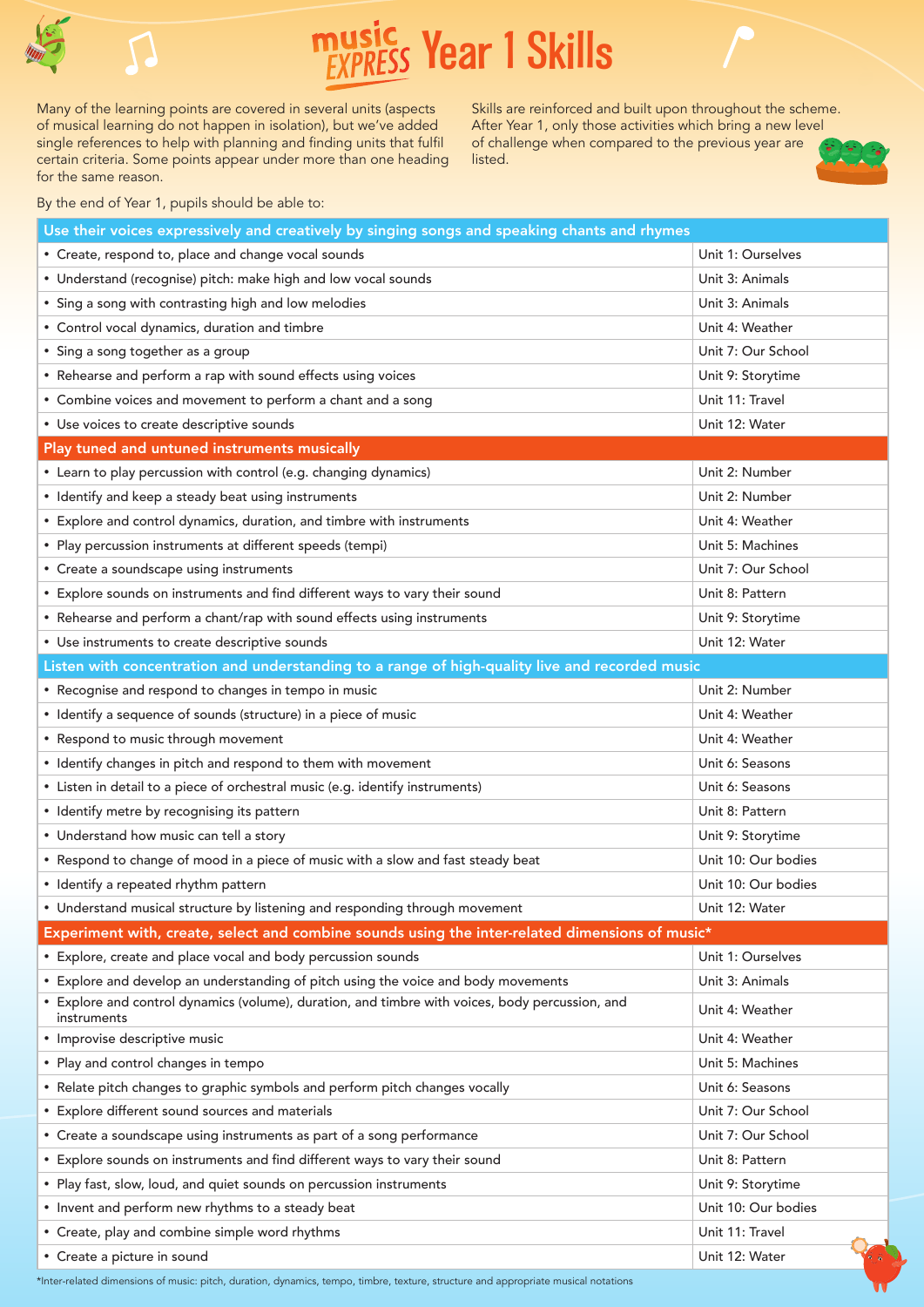

## **Year 2 Skills**

Many of the learning points are covered in several units (aspects of musical learning do not happen in isolation) but we've added single references to help with planning and finding units that fulfil certain criteria. Some learning points appear under more than one heading for the same reason.

Skills are reinforced and built upon throughout the scheme. After Year 1, only those activities which bring a new level of challenge when compared to the previous year are listed.

 $\tilde{\mathbf{c}}$ 



By the end of Year 2, pupils should be able to:

| Use their voices expressively and creatively by singing songs and speaking chants and rhymes    |                    |
|-------------------------------------------------------------------------------------------------|--------------------|
| • Develop the use of vocal sounds to express feelings                                           | Unit 1: Ourselves  |
| • Chant and sing in two parts while playing a steady beat                                       | Unit 4: Our bodies |
| • Explore voices to create descriptive musical effects                                          | Unit 7: Storytime  |
| • Sing with expression, paying attention to the pitch shape of the melody                       | Unit 8: Seasons    |
| • Perform a rhythmic chant and play an independent rhythm pattern accompaniment                 | Unit 9: Weather    |
| • Perform an updated version of a traditional nursery rhyme with a rap section                  | Unit 9: Weather    |
| • Understand pitch through singing, movement, and note names                                    | Unit 11: Water     |
| • Prepare and improve a performance using movement, voice and percussion                        | Unit 12: Travel    |
| Play tuned and untuned instruments musically                                                    |                    |
| • Listen to and repeat rhythmic patterns on body percussion and instruments                     | Unit 4: Our bodies |
| • Play pitch lines on tuned percussion                                                          | Unit 5: Animals    |
| • Perform a steady beat and simple rhythms using movement, percussion, and body percussion      | Unit 6: Number     |
| • Accompany a song with vocal, body percussion and instrumental ostinati                        | Unit 8: Seasons    |
| • Explore and develop an understanding of pitch using percussion instruments                    | Unit 11: Water     |
| • Use instruments expressively in response to visual stimuli                                    | Unit 12: Travel    |
| Listen with concentration and understanding to a range of high-quality live and recorded music  |                    |
| • Identify ways of producing sounds (e.g. shake, strike, pluck)                                 | Unit 3: Our land   |
| • Match descriptive sounds to images                                                            | Unit 3: Our land   |
| • Listen in detail to a piece of orchestral music (e.g. identify how it depicts a season)       | Unit 9: Weather    |
| • Use simple musical vocabulary to describe music                                               | Unit 12: Travel    |
| • Listen, describe and respond to contemporary orchestral music                                 | Unit 12: Travel    |
| Experiment with, create, select and combine sounds using the inter-related dimensions of music* |                    |
| • Notate pitch shape and duration using simple line graphics                                    | Unit 1: Ourselves  |
| • Understand the structure of call and response songs                                           | Unit 1: Ourselves  |
| • Mark beats within a four-beat metre                                                           | Unit 2: Toys       |
| Explore timbre and texture to understand how sounds can be descriptive                          | Unit 3: Our land   |
| • Understand and perform rising and falling pitch direction                                     | Unit 5: Animals    |
| • Read and write simple pitch line notation                                                     | Unit 5: Animals    |
| • Combine pitch changes with changes in other elements/dimensions                               | Unit 5: Animals    |
| • Understand and differentiate between beat and rhythm                                          | Unit 6: Number     |
| • Combine sounds to create a musical effect in response to visual stimuli                       | Unit 7: Storytime  |
| • Identify rising and falling pitch                                                             | Unit 8: Seasons    |
| • Compose music to illustrate a story                                                           | Unit 9: Weather    |
| • Perform and create simple three- and four-beat rhythms using a simple score                   | Unit 10: Pattern   |
| • Explore different ways to organise music                                                      | Unit 10: Pattern   |
| • Understand and play from simple notation                                                      | Unit 12: Travel    |
|                                                                                                 |                    |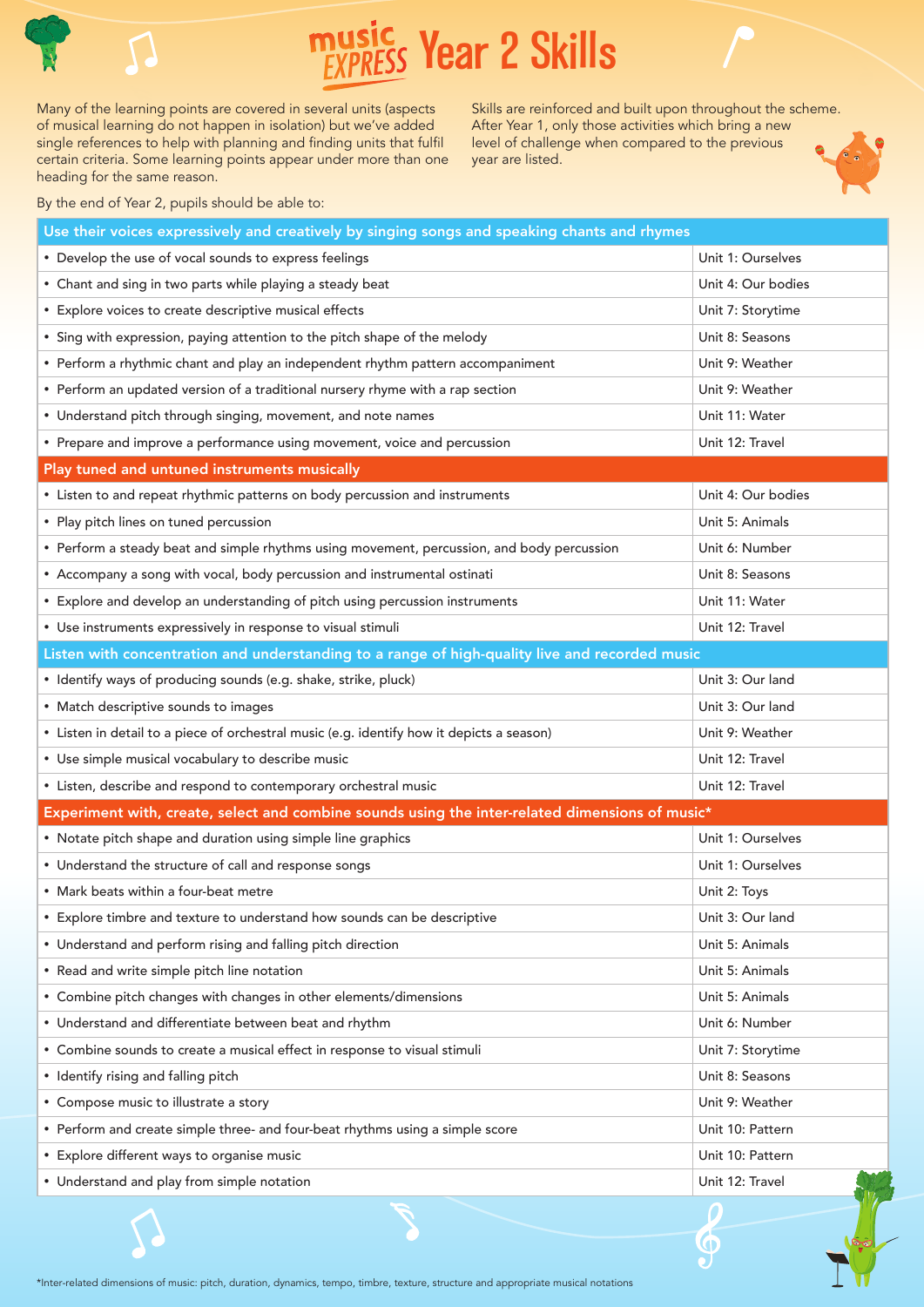

 **Year 3 Skills**

Many of the learning points are covered in several units (aspects of musical learning do not happen in isolation), but we've added single references to help with planning and finding units that fulfil certain criteria. Some learning points appear under more than one heading for the same reason.

Skills are reinforced and built upon throughout the scheme. After Year 1, only those activities which bring a new level of challenge when compared to the previous year are listed.



| Play and perform in solo and ensemble contexts, using their voices and playing musical instruments with increasing<br>accuracy, fluency, control and expression |                                          |  |
|-----------------------------------------------------------------------------------------------------------------------------------------------------------------|------------------------------------------|--|
| • Sing in two-part harmony                                                                                                                                      | Unit 1: Environment                      |  |
| • Accompany a song with a melodic ostinato on tuned percussion                                                                                                  | Unit 1: Environment                      |  |
| • Layer rhythms using untuned percussion instruments                                                                                                            | Unit 2: Building                         |  |
| • Perform a pentatonic song with tuned and untuned accompaniment                                                                                                | Unit 5: China                            |  |
| • Play independent parts in more than one metre simultaneously on body percussion, untuned and tuned                                                            | Unit 6: Time                             |  |
| percussion                                                                                                                                                      |                                          |  |
| • Perform rhythmic ostinati individually and in combination                                                                                                     | Unit 6: Time                             |  |
| • Copy and create a wide range of vocal sounds to incorporate into a song                                                                                       | Unit 8: Communication                    |  |
| • Sing in two parts (two different melodies) with movements and percussion                                                                                      | Unit 9: Human body                       |  |
| • Perform a round in three parts                                                                                                                                | Unit 11: Ancient worlds                  |  |
| Improvise and compose music for a range of purposes using the interrelated dimensions of music*                                                                 |                                          |  |
| • Select descriptive sounds to accompany a poem                                                                                                                 | Unit 1: Environment                      |  |
| • Choose different timbres to make an accompaniment                                                                                                             | Unit 1: Environment                      |  |
| • Make choices about musical structure                                                                                                                          | Unit 2: Building                         |  |
| · Improvise descriptive music                                                                                                                                   | Unit 4: Poetry                           |  |
| • Improvise to an ostinato accompaniment                                                                                                                        | Unit 6: Time                             |  |
| • Develop a song by choosing lyrics and structure                                                                                                               | Unit 10: Singing French                  |  |
| • Arrange an accompaniment with attention to balance and musical effect                                                                                         | Unit 11: Ancient worlds                  |  |
| • Explore simple accompaniments using beat and rhythm patterns                                                                                                  | Unit 12: Food and drink                  |  |
| • Use a score and combine sounds to create different musical textures                                                                                           | Unit 12: Food and drink                  |  |
| Listen with attention to detail and recall sounds with increasing aural memory                                                                                  |                                          |  |
| • Identify a sequence of sounds (structure) in a piece of music                                                                                                 | Unit 4: Poetry                           |  |
| • Identify the metre in a piece of music                                                                                                                        | Unit 6: Time                             |  |
| • Recognise pitch shapes                                                                                                                                        | Unit 10: Singing French                  |  |
| • Explore musical phrases, melodic imitation and rounds                                                                                                         | Unit 11: Ancient worlds                  |  |
| Use and understand staff and other musical notations                                                                                                            |                                          |  |
| • Use graphic notation with the pentatonic scale                                                                                                                | Unit 5: China                            |  |
| • Recognise rhythm patterns in staff notation                                                                                                                   | Unit 6: Time                             |  |
| • Understand and use pitch notations                                                                                                                            | Unit 7: In the past                      |  |
| • Read simple rhythm notation                                                                                                                                   | Unit 7: In the past                      |  |
| • Create and perform from a symbol score                                                                                                                        | Unit 8: Communication                    |  |
| • Read graphic notation to play a melody on tuned instruments                                                                                                   | Unit 10: Singing French                  |  |
| Appreciate and understand a wide range of high-quality live and recorded music drawn from different traditions and                                              |                                          |  |
| from great composers and musicians                                                                                                                              |                                          |  |
| • Learn about ternary form                                                                                                                                      | Unit 1: Environment                      |  |
| • Understand how music can be organised in sequences and layers                                                                                                 | Unit 2: Building                         |  |
| • Learn a traditional Caribbean song                                                                                                                            | Unit 3: Sounds                           |  |
| • Listen to and learn about Hindustani classical music                                                                                                          | Unit 3: Sounds                           |  |
| • Learn how sounds are produced and how instruments are classified                                                                                              | Unit 3: Sounds                           |  |
| • Understand the pentatonic scale                                                                                                                               | Unit 5: China                            |  |
| • Listen to and learn about traditional Chinese music                                                                                                           | Unit 5: China                            |  |
| • Understand and perform binary form                                                                                                                            | Unit 9: Human body                       |  |
| Develop an understanding of the history of music                                                                                                                |                                          |  |
| • Listen to and learn about a Romantic piece of music                                                                                                           | Unit 6: Time                             |  |
| • Listen to and learn about a medieval antiphon                                                                                                                 | Unit 7: In the past                      |  |
| • Listen to, learn about, play and dance to Tudor dance music                                                                                                   | Unit 7: In the past<br>$\sim$            |  |
| • Learn about an instrument from Ancient Greece                                                                                                                 | $\frac{1}{2}$<br>Unit 11: Ancient worlds |  |
| *Inter-related dimensions of music: pitch, duration, dynamics, tempo, timbre, texture, structure and appropriate musical notations                              | $\widehat{\mathbf{U}}$                   |  |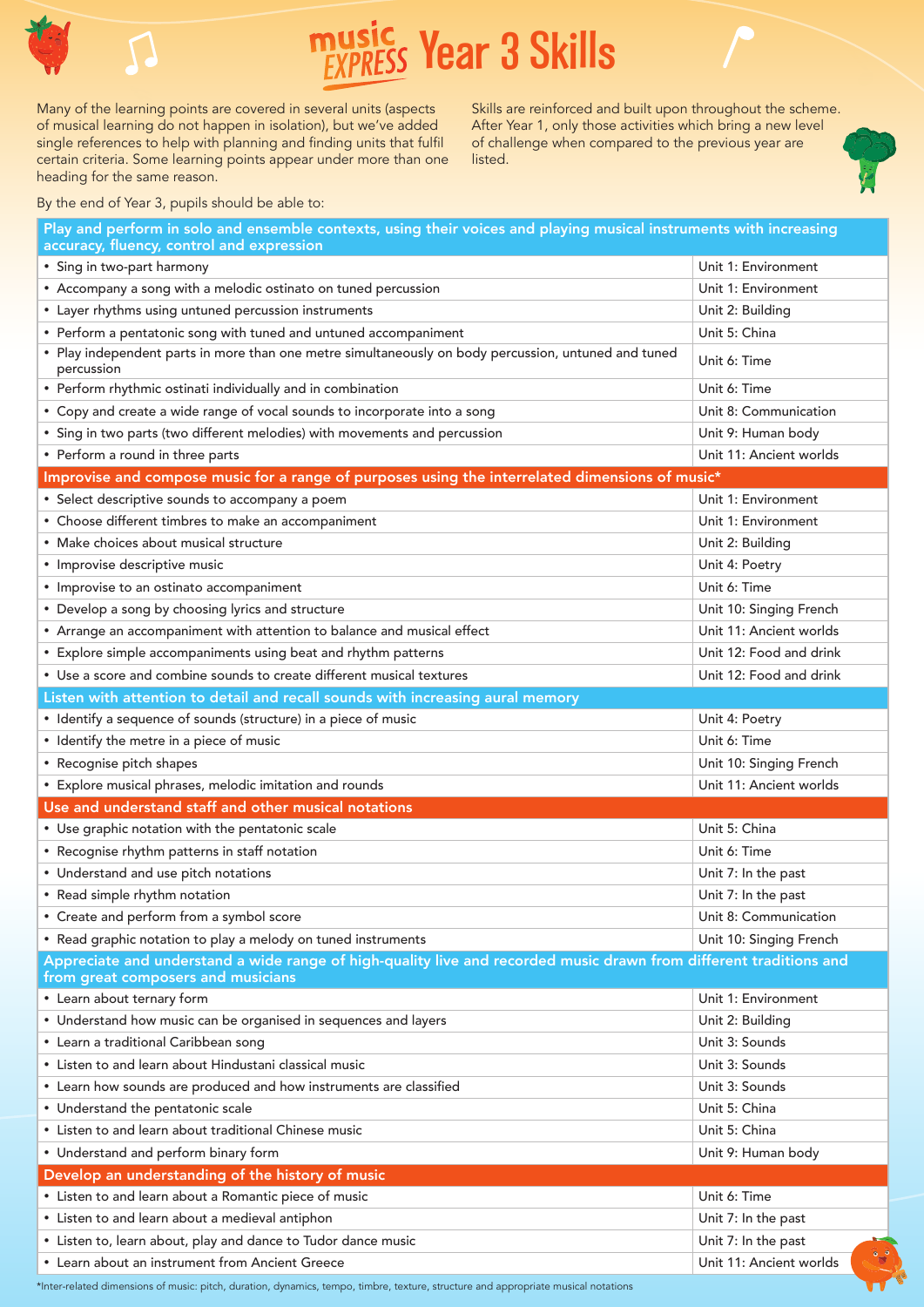

Many of the learning points are covered in several units (aspects of musical learning do not happen in isolation), but we've added single references to help with planning and finding units  **Year 4 Skills**

Skills are reinforced and built upon throughout the scheme. After Year 1, only those activities which bring a new level of challenge when compared to the previous year are listed.

By the end of Year 4, pupils should be able to:

that fulfil certain criteria. Some learning points appear under more than one heading for the same reason.

| Play and perform in solo and ensemble contexts, using their voices and playing musical instruments with increasing                                       |                             |  |
|----------------------------------------------------------------------------------------------------------------------------------------------------------|-----------------------------|--|
| accuracy, fluency, control and expression                                                                                                                |                             |  |
| • Use beatbox techniques to imitate the sound of a drum kit                                                                                              | Units 1: Poetry & 3: Sounds |  |
| • Perform a rap or song with a vocal beatbox accompaniment                                                                                               | Units 1: Poetry & 3: Sounds |  |
| • Perform a poem as an ensemble with rhythmic accuracy to a steady beat                                                                                  | Unit 1: Poetry              |  |
| • Learn to sing partner songs                                                                                                                            | Unit 3: Sounds              |  |
| • Perform verse and chorus structure                                                                                                                     | Unit 4: Recycling           |  |
| • Chant in three parts                                                                                                                                   | Unit 4: Recycling           |  |
| • Combine four body percussion ostinati as a song accompaniment                                                                                          | Unit 5: Building            |  |
| • Play a pentatonic song with leaps in pitch on tuned percussion                                                                                         | Unit 6: Around the world    |  |
| • Combine singing with untuned and tuned percussion in a performance                                                                                     | Units 6: Around the world   |  |
|                                                                                                                                                          | & 8: Singing Spanish        |  |
| • Sing a call and response song in a minor key in two groups                                                                                             | Unit 8: Singing Spanish     |  |
| Sing a song with three simple independent parts                                                                                                          | Unit 10: Time               |  |
| • Play a piece with melody, chords, bass and rhythm parts from graphic, rhythm and staff notations                                                       | Unit 11: In the past        |  |
| • Combine singing, playing and dancing in a performance                                                                                                  | Unit 11: In the past        |  |
| • Play an instrumental accompaniment of rhythms, chords and riffs                                                                                        | Unit 11: In the past        |  |
| Improvise and compose music for a range of purposes using the interrelated dimensions of music*                                                          |                             |  |
| • Balance voices in a performance by choosing appropriate dynamics (volume)                                                                              | Unit 1: Poetry              |  |
| • Compose an introduction for a song                                                                                                                     | Unit 2: Environment         |  |
| • Improvise in response to visual stimuli, with a focus on timbre                                                                                        | Unit 4: Recycling           |  |
| • Explore household items as instruments and match rhythms with appropriate soundmakers                                                                  | Unit 4: Recycling           |  |
| • Improvise melodies with a given set of five notes (a pentatonic scale)                                                                                 | Unit 5: Building            |  |
| • Create descriptive sound pictures with instruments                                                                                                     | Unit 8: Singing Spanish     |  |
| • Compose a rap                                                                                                                                          | Unit 9: Communication       |  |
| • Understand syncopation and clap improvised off-beat rhythms                                                                                            | Unit 10: Time               |  |
| • Compose a fanfare                                                                                                                                      | Unit 11: In the past        |  |
| • Compose and play sequences of word rhythms                                                                                                             | Unit 12: Food and drink     |  |
| Listen with attention to detail and recall sounds with increasing aural memory                                                                           |                             |  |
| • Understand how rhythmic articulation affects musical phrasing                                                                                          | Unit 1: Poetry              |  |
| • Identify different instrument groups from a recording                                                                                                  | Unit 3: Sounds              |  |
| • Demonstrate understanding of how sounds are produced by making instruments                                                                             | Unit 4: Recycling           |  |
| • Compare and contrast the structure of two pieces of music                                                                                              | Unit 7: Ancient worlds      |  |
| • Copy rhythms and a short melody                                                                                                                        | Unit 9: Communication       |  |
| • Identify the metre of a new song or piece                                                                                                              | Unit 10: Time               |  |
|                                                                                                                                                          |                             |  |
| Use and understand staff and other musical notations                                                                                                     | Unit 6: Around the world    |  |
| • Compose and notate pentatonic melodies on a graphic score                                                                                              |                             |  |
| • Explore layers and layering using a graphic score                                                                                                      | Unit 7: Ancient worlds      |  |
| • Play and sing repeated patterns (ostinati) from staff notation                                                                                         | Unit 10: Time               |  |
| • Match short rhythmic phrases with rhythm notation                                                                                                      | Unit 10: Time               |  |
| • Learn to play a Renaissance dance from notations (graphic, rhythm and staff)                                                                           | Unit 11: In the past        |  |
| Appreciate and understand a wide range of high-quality live and recorded music drawn from different traditions and<br>from great composers and musicians |                             |  |
| • Explore the descriptive music of two famous composers of the 20th and 21st century                                                                     | Unit 2: Environment         |  |
| • Listen to and play along with Bhangra music                                                                                                            | Unit 4: Recycling           |  |
| • Perform a piece in rondo form                                                                                                                          | Unit 4: Recycling           |  |
| • Describe the structure of a piece of orchestral music                                                                                                  | Unit 5: Building            |  |
| • Use rondo structure to build a performance                                                                                                             | Unit 5: Building            |  |
|                                                                                                                                                          |                             |  |
| • Learn about and sing an African-American spiritual                                                                                                     | Unit 6: Around the world    |  |
| • Develop listening skills by analysing and comparing music from different traditions                                                                    | Unit 6: Around the world    |  |
| • Learn a traditional West African call and response song                                                                                                | Unit 12: Food and drink     |  |
| Develop an understanding of the history of music                                                                                                         |                             |  |
| • Listen to and learn about 1940s dance band music                                                                                                       | Unit 3: Sounds              |  |
| • Identify key features of minimalist music                                                                                                              | Unit 7: Ancient worlds      |  |
| • Listen to and analyse 20th century ballet music                                                                                                        | Unit 10: Time               |  |
| • Learn a dance and play music from a 19th century German opera                                                                                          | Unit 11: In the past        |  |
| • Listen to and learn about Renaissance instruments                                                                                                      | Unit 11: In the past        |  |
| • Learn a 1960s pop song and popular dance styles of the time                                                                                            | Unit 11: In the past        |  |

\*Inter-related dimensions of music: pitch, duration, dynamics, tempo, timbre, texture, structure and appropriate musical notations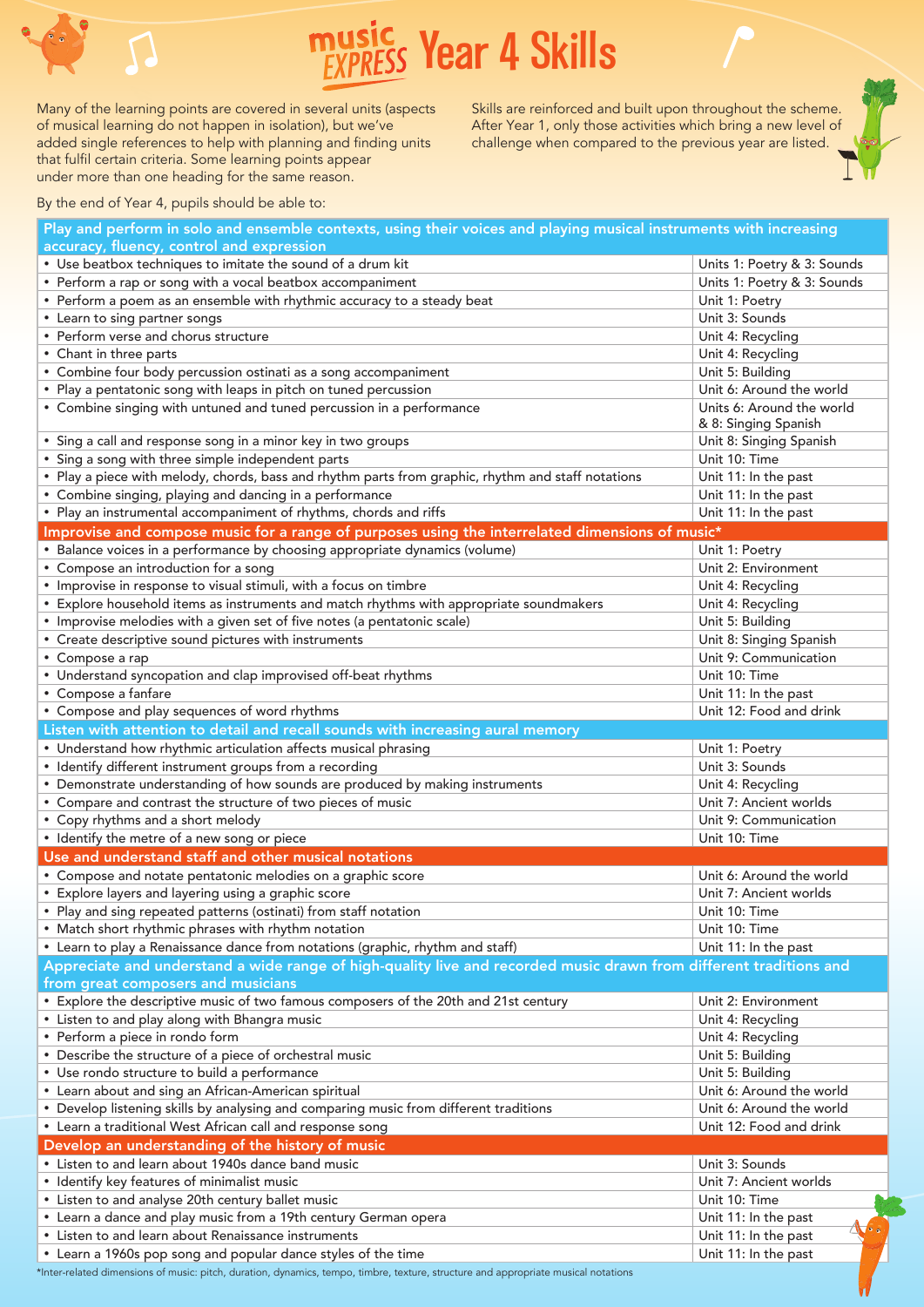

 **Year 5 Skills**

Many of the learning points are covered in several units (aspects of musical learning do not happen in isolation), but we've added single references to help with planning and finding units that fulfil certain criteria. Some learning points appear under more than one heading for the same reason.

Skills are reinforced and built upon throughout the scheme. After Year 1, only those activities which bring a new level of challenge when compared to the previous year are listed.



By the end of Year 5, pupils should be able to:

| Play and perform in solo and ensemble contexts, using their voices and playing musical instruments with increasing<br>accuracy, fluency, control and expression |                         |
|-----------------------------------------------------------------------------------------------------------------------------------------------------------------|-------------------------|
| • Conduct metres of two, three and four                                                                                                                         | Unit 1: Our Community   |
| • Prepare for a performance by considering narration, performance space, setting up and other logistics                                                         | Unit 1: Our Community   |
| • Develop techniques of performing rap using texture and rhythm                                                                                                 | Unit 2: Solar system    |
| • Create and present a performance of song, music and poetry                                                                                                    | Unit 2: Solar system    |
| • Sing and play scales and chromatic melodies accurately                                                                                                        | Unit 4: Keeping healthy |
| • Sing and play percussion in a group piece with changes in tempo and dynamics                                                                                  | Unit 5: At the movies   |
| • Perform music together in synchronisation with a short movie                                                                                                  | Unit 5: At the movies   |
| • Sing a song in unison and three-part harmony                                                                                                                  | Unit 6: Celebration     |
| • Perform a song with a complex structure in four parts                                                                                                         | Unit 6: Celebration     |
| • Sing with attention to accuracy in rhythm, pitch and dynamics                                                                                                 | Unit 6: Celebration     |
| • Develop ensemble playing, focusing on steady beat and placing notes accurately together                                                                       | Unit 6: Celebration     |
| • Control short, loud sounds on a variety of instruments                                                                                                        | Unit 6: Celebration     |
| Improvise and compose music for a range of purposes using the interrelated dimensions of music*                                                                 |                         |
| • Develop accompaniments using ostinato and invent or improvise rhythms on untuned percussion                                                                   | Unit 1: Our Community   |
| • Play and improvise using the whole tone scale                                                                                                                 | Unit 2: Solar system    |
| • Create musical effects using contrasting pitch                                                                                                                | Unit 3: Life cycles     |
| • Use the musical dimensions to create and perform music for a movie                                                                                            | Unit 5: At the movies   |
| • Evaluate and refine compositions with reference to the inter-related dimensions of music                                                                      | Unit 5: At the movies   |
| Listen with attention to detail and recall sounds with increasing aural memory                                                                                  |                         |
| • Listen to music with focus and analyse using musical vocabulary                                                                                               | Unit 2: Solar system    |
| • Hear and understand the features of the whole tone scale                                                                                                      | Unit 2: Solar system    |
| • Compare and contrast two pieces of 19th century Romantic music                                                                                                | Unit 3: Life cycles     |
| • Identify changes in tempo and their effects                                                                                                                   | Unit 5: At the movies   |
| • Demonstrate understanding of the effect of music in movies                                                                                                    | Unit 5: At the movies   |
| • Explore and analyse a song arrangement and its structure                                                                                                      | Unit 6: Celebration     |
| • Rehearse, improve and analyse an ensemble performance, with attention to balance and staying in time                                                          | Unit 6: Celebration     |
| Use and understand staff and other musical notations                                                                                                            |                         |
| • Read a melody in staff notation                                                                                                                               | Unit 3: Life cycles     |
| • Develop a structure for a vocal piece and create graphic scores                                                                                               | Unit 3: Life cycles     |
| • Read grid or staff notation to play a bassline                                                                                                                | Unit 4: Keeping healthy |
| • Interpret graphic notation on various soundmakers with an understanding of their qualities and<br>capabilities                                                | Unit 5: At the movies   |
| • Learn about and use cue scores                                                                                                                                | Unit 5: At the movies   |
| • Create sounds for a movie, following a timesheet                                                                                                              | Unit 5: At the movies   |
| Appreciate and understand a wide range of high-quality live and recorded music drawn from different traditions and                                              |                         |
| from great composers and musicians                                                                                                                              |                         |
| • Learn about jazz scat singing and devise scat sounds                                                                                                          | Unit 1: Our Community   |
| • Listen to a 19th century tone poem and describe its effects and use of the musical dimensions                                                                 | Unit 2: Solar system    |
| * Explore extended vocal techniques through listening to and composing 'a capella' (unaccompanied)<br>vocal music based on graphic scores                       | Unit 3: Life cycles     |
| • Sing and play an American spiritual                                                                                                                           | Unit 4: Keeping healthy |
| • Learn about and explore techniques used in movie soundtracks                                                                                                  | Unit 5: At the movies   |
| Develop an understanding of the history of music                                                                                                                |                         |
| • Learn to sing a song from English musical heritage (20th century)                                                                                             | Unit 1: Our Community   |
| • Listen to and learn about modern classical/avant garde music (20th century)                                                                                   | Unit 2: Solar system    |
| • Listen to and analyse 19th century impressionist music using musical vocabulary                                                                               | Unit 2: Solar system    |
| • Learn about the music of an early Baroque opera                                                                                                               | Unit 3: Life cycles     |
| *Inter-related dimensions of music: pitch, duration, dynamics, tempo, timbre, texture, structure and appropriate musical notations                              |                         |